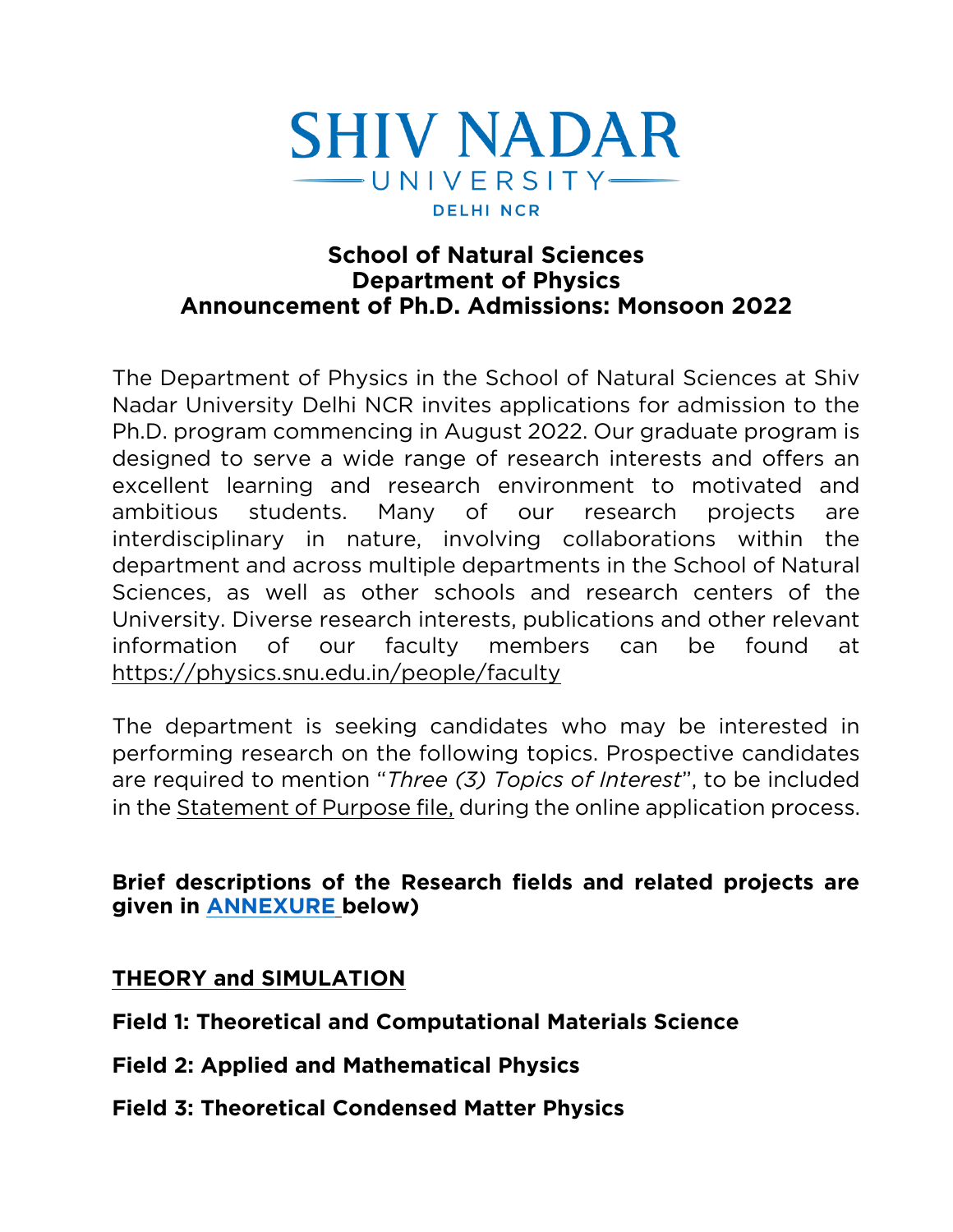# **Field 4: Computational Soft Matter Physics**

**Field 5: Astro Physics** 

# **EXPERIMENTAL**

**Field 6: Soft Matter Physics**

**Field 7: Semiconductor Materials Field 7: Semiconductor Materials**

### **Existence Systems**

#### **Field 9: Two-dimensional materials Field 9: Two-dimensional materials**

**Eligibility:** A candidate should have a Master of Science (M.Sc./M.S.) degree in Physics, with a minimum of 60% marks or an equivalent GPA (Grade Point Average). Students whose Master's results (final) are awaited, may still apply if they secured at least 55% marks in their 1st year of their Master's Program. However, all finally selected candidates must produce documentary proof of obtaining a minimum. of 60% marks or an equivalent GPA in their Master's program, during the admission process into the Physics Ph.D. program, in the absence of which their selection will be deemed null and void. Only applicants who have received their Master's degree in or after 2020 are eligible who have received their master's degree in or after 2020 are eligible.<br>to apply to apply.

**Selection Process**: Shortlisted candidates will be intimated via email for appearing in the written test and interview, which will be conducted at Shiv Nadar University, Delhi NCR campus in Gautam Buddha Nagar District (near Greater Noida), U.P. In case of an online examination, the candidates will be informed in advance about the platform for conducting the exam. Candidates with CSIR-UGC, NET- $\frac{1}{2}$  in the example of conduction  $\frac{1}{2}$  in the examence of  $\frac{1}{2}$  in the examence of  $\frac{1}{2}$  $\frac{1}{2}$ 

**Duration, Fees and Financial Assistance:** The duration of our Ph.D.<br>Program in Physics is 5 years. All full-time Ph.D. students admitted into the program shall receive a doctoral award (Teaching and Research Assistantship) consisting of a tuition-fee waiver (as per Research Assistantship) consisting of a tuition-fee waiver (as per department) and a monthly stipend of ₹40,000 for the first two years,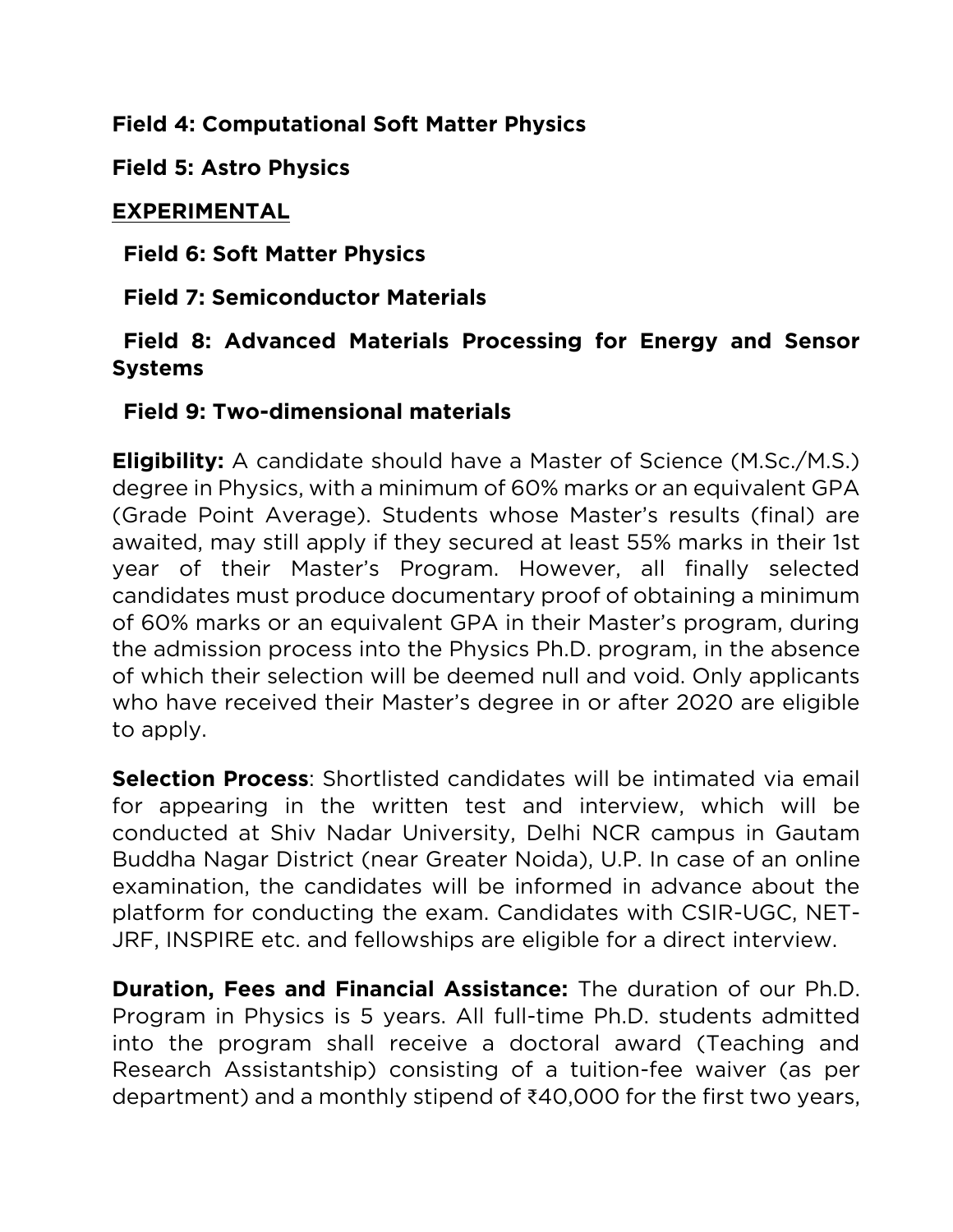and ₹45,000 for the next three years, subject to qualifying for the subject to satisfactory performance in the program evaluated continuously and compliance with all University regulations. Support will be available for deserving Ph.D. students to disseminate their work through conferences and publications. Please note that students with  $CSP \, \text{IIGC}$  and INSPIRE followships shall receive a 100% tuition  $\frac{1}{2}$ fee waiver*.*

**Application Fees**: Every candidate is required to pay non-refundable **Only)** Online, by credit/debit card. Candidates may note that the University reserves the right to accept or reject any application, based on its departmental screening criteria; hence, not all applications may be shortlisted for the written examination and/or interviews. Therefore, no requests for refund of the application fee shall be entertained whether or not the candidates are called for written examination/interviews. examination/interviews.

#### **Application Instructions**:

All interested applicants shall apply online via the link given below or on the website. Please follow the instructions carefully.

- Fill all the mandatory fields<br>• Please upload these documents online:
	- **Please upload these documents online**:
		- <sup>o</sup> Passport-size color photograph
		- <sup>o</sup> Current CV
		- <sup>o</sup> All mark sheets/degree certificates (10th standard onwards)
		- o Standardized examination certificate- CSIR, UGC, INSPIRE etc. (if applicable)
		- $\circ$  A statement of purpose

**Please note that the application will not be considered without all**  application fee. **application fee.**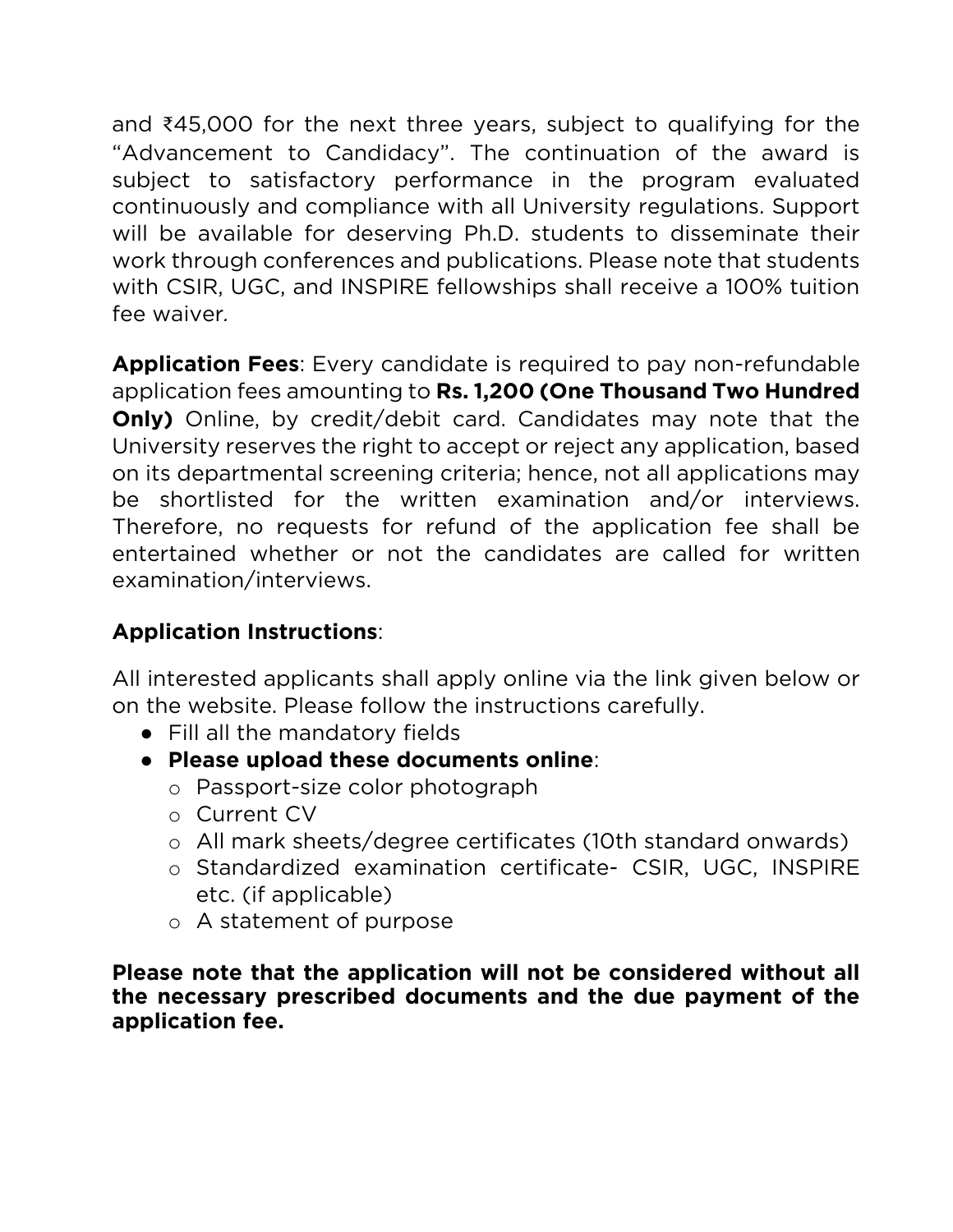### **Important Dates:**

- Last date for form submission: **Monday, 20 June 2022**.
- The dates of written test and interviews: To be **notified Later**
- Registration for the Ph.D. program commences from August 2022. 2022.

# **For any other information or query, applicants may contact:**

Ms. Heena Slathia<br>EA to the HOD Physics, School of Natural Sciences, Email: heena.slathia@snu.edu.in Telephone: 0120-3819386 / +91 9569777783 Telephone: 0120-381938777886 / +91 9569778

### **Physics Research Infrastructure**

Physics research laboratories are equipped with basic research<br>facilities, which include clean room, thermal deposition, chemical vapor deposition, pulsed electron deposition, magnetron sputtering, spin coater, ball-milling, vacuum annealing, high temperature oven, high temperature split tube furnaces, hydraulic press, glove box, microwave furnace, fume hoods, bio-safety cabinets, cryostat, XRD, AFM, Photo Luminescence, Raman Spectrometer, PPMS, Ellipsometry, FE-SEM, UV-visible-IR spectrophotometers, I-V measurement system, polarization loop-tracer, polarization microscope, fluorescence microscope, surface profiler, viscometer, thermal conductivity, contact angle, and others equipment within the School of Natural Sciences (SNS).

Computational facilities at the University include a high-performance IBM cluster ("Magus") consisting of 60 compute nodes (plus two nodes with GPU processors) delivering a theoretical peak performance of ~30 TF. Additionally, there are several stand-alone Linux workstations that are used for Teaching and Research purposes. Multiple software for molecular modeling, molecular dynamics, quantum chemistry, bioinformatics and cheminformatics, are also quantum chemistry, bioinformatic and cheming and cheming and cheming and cheming and cheming and cheming and chemin available.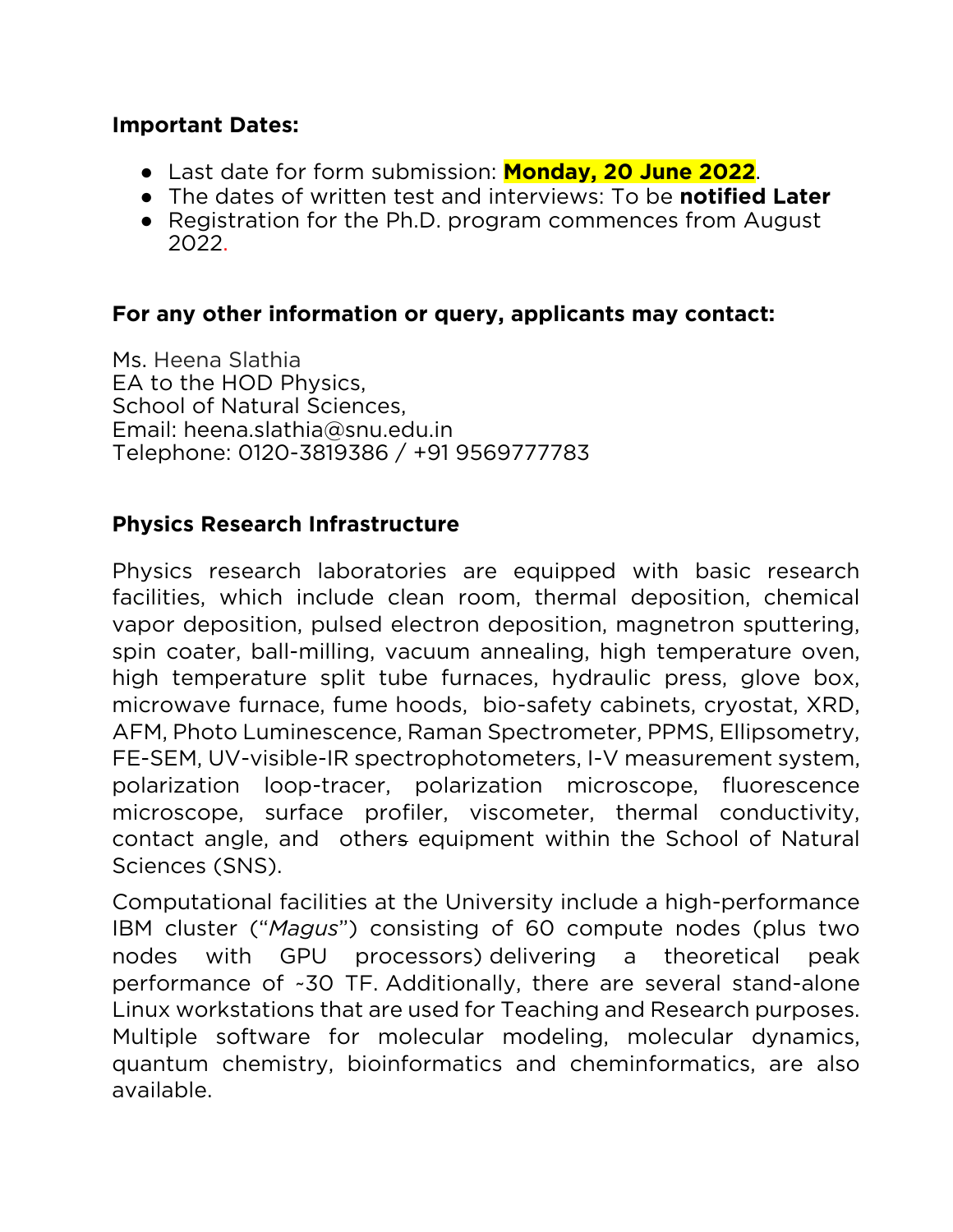Our library, housed in a modern 5-storey building, provides online and databases from APS, AIP, ACS, RSC, AMS, SIAM, IOP, Springer, Elsevier, Wiley, Nature, and others. Elsevier, Wiley, Nature, and others.

**About Shiv Nadar University Delhi NCR** research-focused and student-centric institution that is bringing a paradigm shift in higher education in India through its innovative curriculum, interdisciplinary focus, and cross-disciplinary thinking across a wide range of disciplines. The University is building an ecosystem of knowledge to promote recognition of the interconnectedness of ideas, systems, and environments in the world within the campus, and those outside it. The University has 5 schools, 18 departments and 6 research centres engaged in teaching, practice, and research in disciplines as diverse as Engineering, Humanities & Social Sciences, Management, Natural Sciences, Art, Design, Performing Arts, Communication, and Extended Education & Professional Development. The schools offer Bachelor's, Master's, and Doctoral degrees along with a multidisciplinary curriculum to enable students to explore subjects and disciplines that may be widely different from their chosen majors. different from their chosen majors.

**APPLY NOW**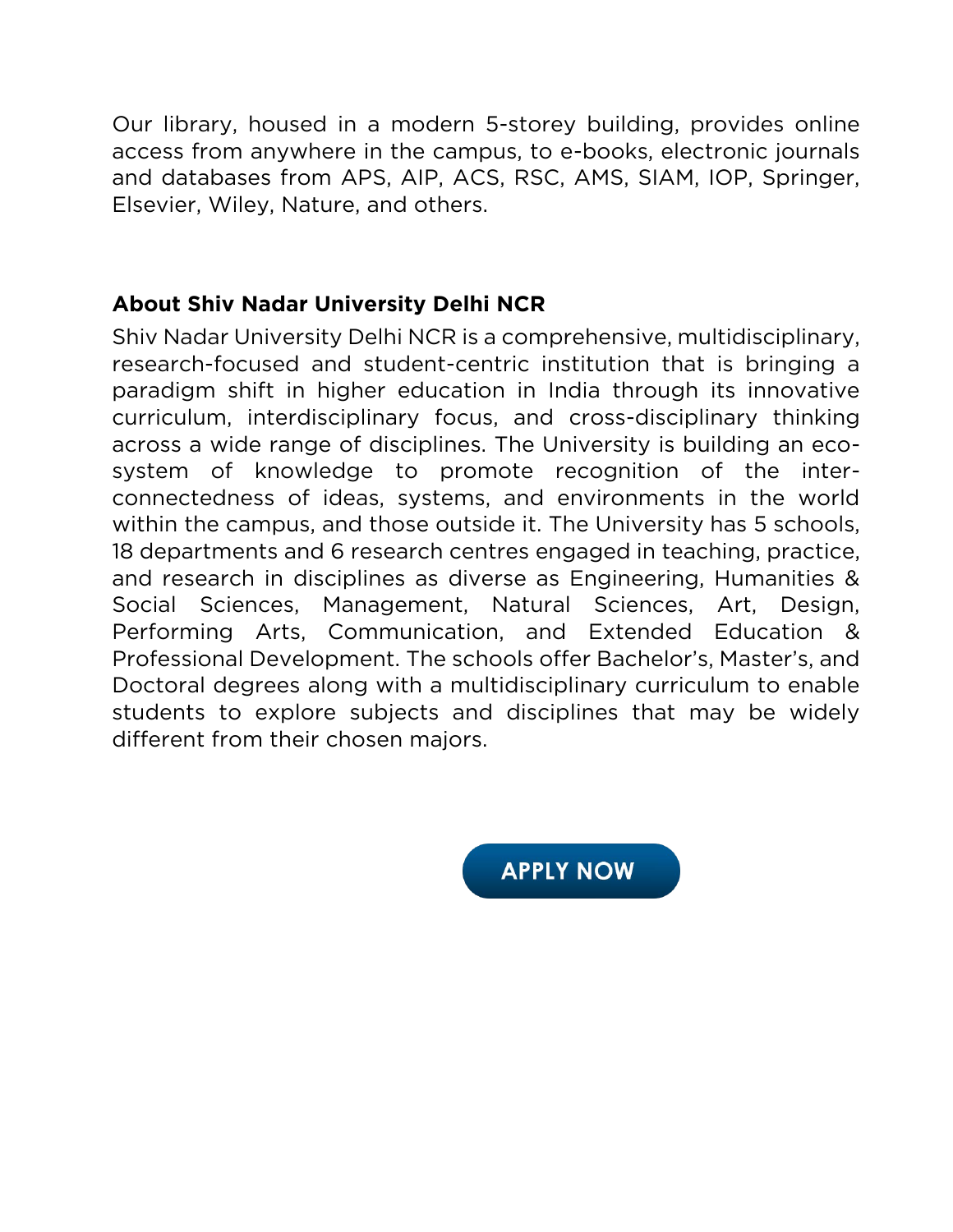#### **ANNEXURE ANNEXURE**

# **Summary of Research Topics**

### <span id="page-5-0"></span>**Field 1: Theoretical and Computational Materials Science**

### **Project Title i) Computational Search for Promising Materials for Application in Sensors**

In this project we aim to explore various low-dimensional materials<br>(2D, 1D) to selectively and sensitively sense hazardous gases and biomolecules, using density functional theory (DFT) based simulations. molecules, using density functional theory (DFT) based simulations.

#### **Project Title ii) In-silico search for promising electrode materials for rechargeable batteries**

In this project, using various ab-initio simulation techniques like DFT and molecular dynamics (MD), we plan to comprehensively study various promising electrode materials for the application in Li and Naion batteries. ion batteries.

#### **Field 2: Applied and Mathematical Physics**

#### **Project Title i) Non-hermitian PT-symmetric theories and their applications**

Non-Hermitian quantum mechanics is rapidly becoming an emerging<br>field of interest with a wide range of applications. In particular, the sub-class embodying parity-time (PT)-symmetry has proved to be an area of continuous activity. In fact, over the past two decades, a large family of exactly solvable PT-symmetric systems has been discovered, reflecting their intriguing spectral properties. Hamiltonians respecting PT-symmetry may exhibit, under certain conditions related to PT being exact, appearance of real spectra of conditions related to PT being exact, appearance of real spectra of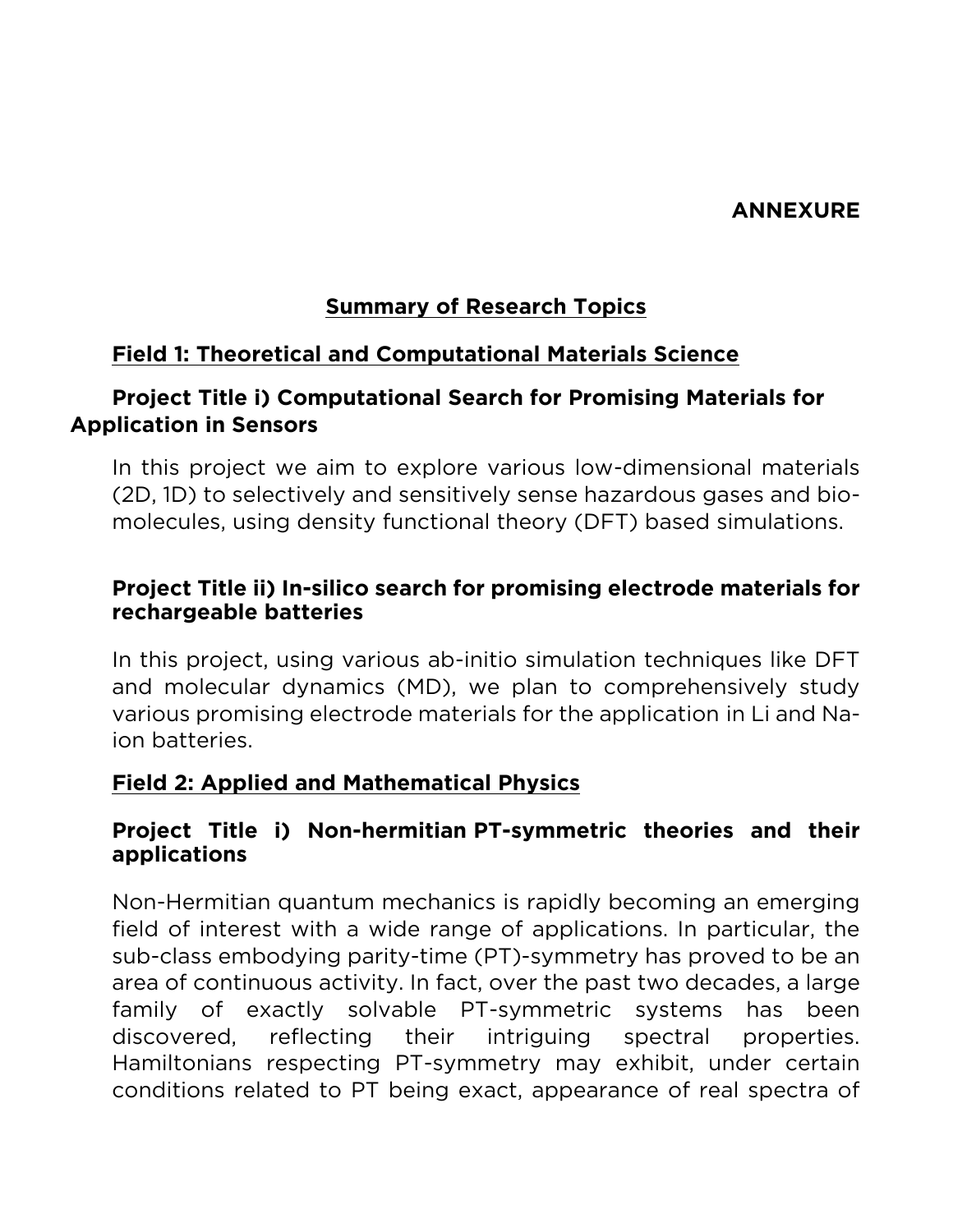eigenvalues, implying balanced loss and gain. Non-Hermitian open quantum systems in the presence of gain and loss of particles. Our purpose is to explore further certain inherent ideas of PT and construct specific models in the context of their applications. construct specific models in the context of their applications.

# **Project Title ii) Acoustic black holes**

Hawking's pioneering work on interpreting them as thermodynamical<br>systems Lately a lot of interest has been generated inquiring into the systems. Lately, a lot of interest has been generated inquiring into the question of finding the hydrodynamic analogue of a gravitational black hole and to explore how acoustic disturbances propagate in a non-homogeneous flowing fluid. More specifically, the role of dissipative processes at the acoustic horizon were investigated to design analogue gravity experiments. This has given a scope of setting up models for analogue black holes admitting the possibility of Hawking radiation and temperature. We intend to look into all such of Hamming radiation and temperature. We intend to looking all such issues from a general perspective.

# **Field 3: Theoretical Condensed Matter Physics**

**Project Title i) Investigations of Quantum Chaos and Many-body Localization in Disordered Fermionic Quantum Systems.**

#### **Project Title ii) Investigations of Integrable to Quantum Chaotic Randomness. Randomness.**

In this group, we use a combination of analytical and computational manifestations of Quantum Mechanics in a fundamental way, like that of Quantum Magnetism, Quantum Localization etc. The main systems of interest are the so-called Strongly Correlated Electron Systems (SCES) where electron-electron interactions are very strong and cannot be dealt with in a mean-field like or perturbative way. We are also currently interested in the effects of disorder or randomness in also currently interested in the effects of disorder or randomness in the effects of disorder or randomness in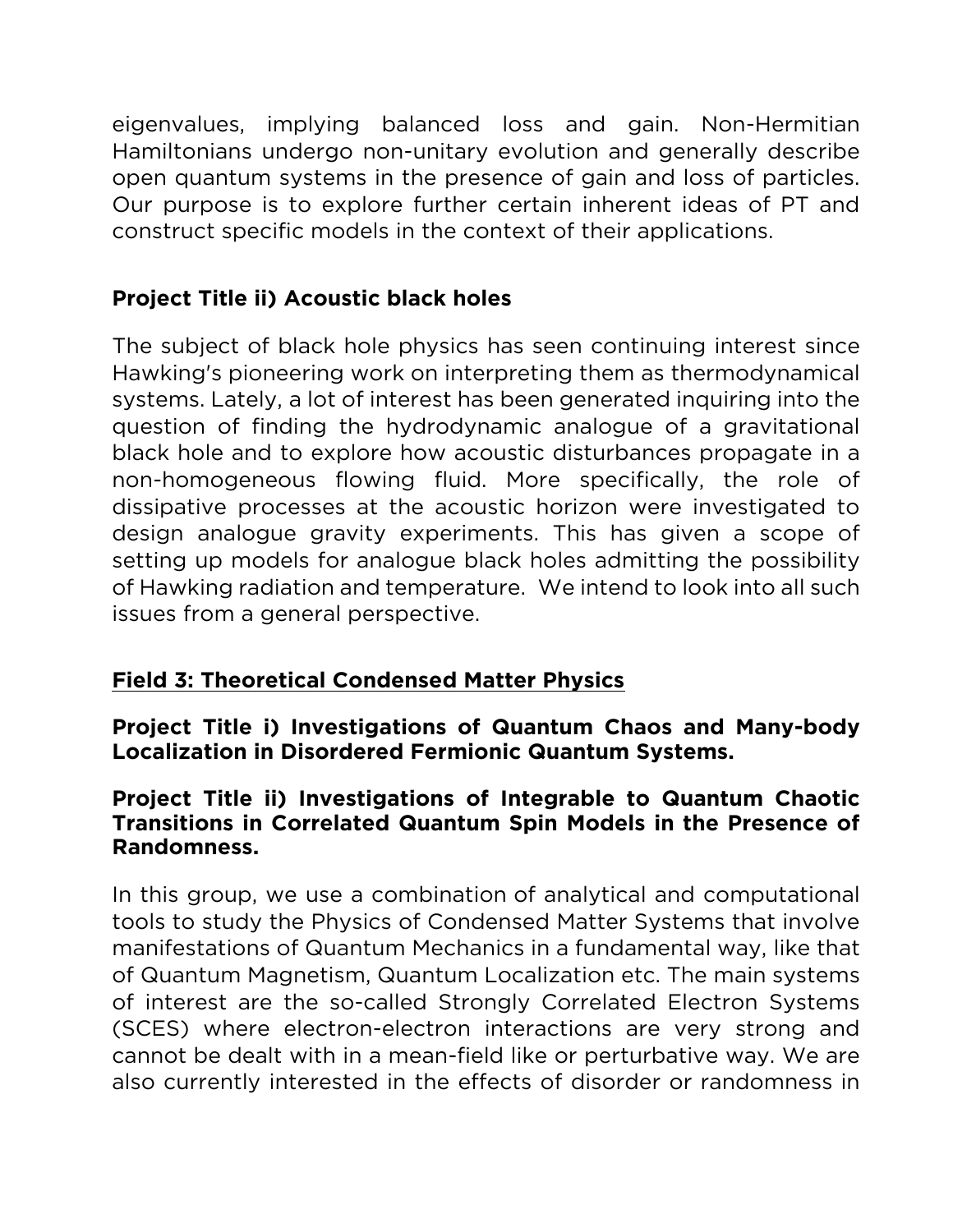such systems, which involves a subtle competition between correlation and disorder effects at a microscopic scale. We use the methods of Exact Diagonalization, Iterative Diagonalization and Random Matrix Theory (RMT) to study these systems via Model Hamiltonians on Lattices. The above listed Proiects relate to "Integrable to Quantum Chaotic transitions" in such systems studied via their spectral correlation statistics, which are also often accompanied by a Delocalized to Many-body Localized crossover in terms of the wave functions. terms of the wave functions.

# **Field 4: Computational Soft Matter Physics**

**Project Title: Understanding the kinetics and stability of self-Coarse-Grained Molecular Dynamics like Dissipative Particle Coarse-Grained Molecular Dynamics like Dissipative Particle Dynamics.**

Soft matter is ubiquitous in our day-to-day life. A big part of it involves surfactants. A simple surfactant consists of a portion that is easily solvable in an aqueous solvent and a nonpolar portion that avoids an aqueous environment. These portions are called hydrophilic and hydrophobic parts respectively. These surfactants in aqueous solvent form complicated self-assemblies, which are utilized in various ways due to their viscoelastic properties. We want to explore these materials through computer simulations. Since these materials involve length scales that vary from atomic to mesoscales, various computational techniques have to apply from Molecular Dynamics to Coarse-Grained Molecular Dynamics like Dissipative Particle Dynamics, depending on the length and time scale of the problem Dynamics, depending on the length and time scale of the problem.

# **Field 5: Astro Physics**

### **Project Title: Studies of stellar physics in the light of gravitational wave measurements**

In this project we propose to look into the physics of neutron stars and binary pulsars, possibly in the light of recent and near future and binary pulsars, process in the light of recent and near future of  $\sigma$  in the light of recent and near  $\sigma$  functional wave measurements. The project is expected to involve  $\mathcal{G}$  is the project is expected to involve the project is expected to involve the project is expected to involve the project is expected to involve the project is expected to involve the project is expected to involve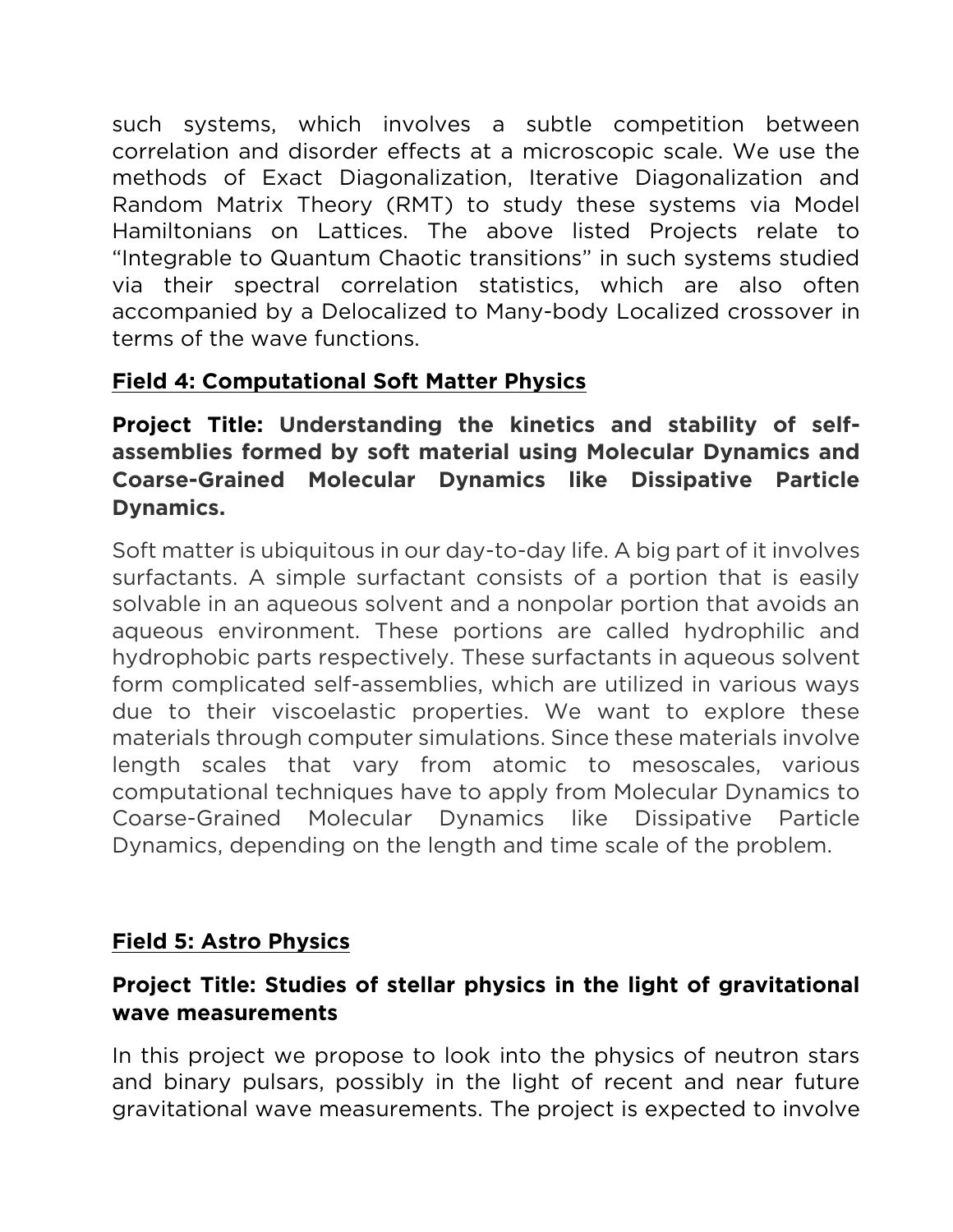stellar astrophysics, physics of gravitational waves and aspects of nuclear physics.

# **Field 6: Soft matter Physics**

**Project Title i) Understanding the viscoelastic behavior of biopolymers in terms of mesoscopic structures.**

#### **Project Title ii) Quantifying the effects of magnetic field on**  macromolecules. **macromolecules**.

The Soft Matter Physics research group in the University works in the field of experimental soft material including biophysics. Soft materials used in cosmetic industries are investigated to explore their underlying structures and corresponding viscoelastic properties. These structures are altered by tuning the electrostatic interaction among the self-assembled aggregates in organic macromolecules. In turn, the materials show interesting physical properties, which are important for industrial applications. We also work in the field of membrane biophysics to develop model systems to investigate the interaction of biopolymer (e.g. protein, DNA etc.) with model cellular membranes. Main idea here is to understand the biological phenomena in the view of a physicist. We are also working in the field of nano-technology to understand the wetting and de-wetting behavior of a surface. Different X-ray scattering (X-ray diffraction, Xray reflectivity, grazing incidence X-ray diffraction etc.), microscopy and rheology techniques are used at in-house and international synchrotron facilities (Photon Factory-Japan and PETRA III-Germany) to study the structures and properties of such soft materials and bioto study the structures and properties of such soft materials and biosystems.

### **Field 7: Semiconductor Materials**

### **Project Title: Physics of semiconductor materials and devices**

research focuses on novel materials involving organic  $_{\rm Our}$ semiconductors and organic-inorganic hybrid materials for device semiconductors and organic-inorganic hybrid materials for device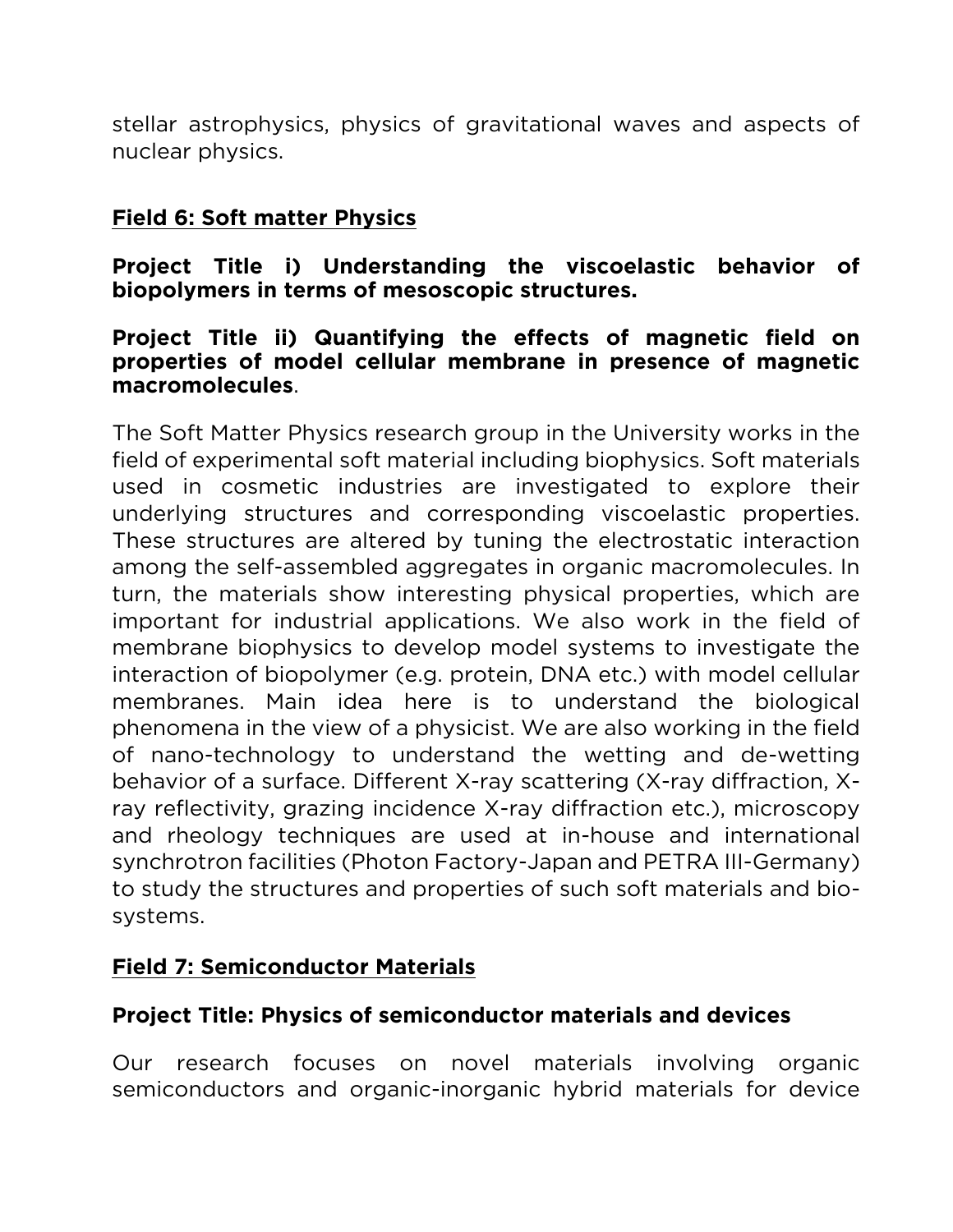applications in field-effect transistors, solar cells, light-emitting understanding of the Physics of Carbon-based molecular semiconductors by studying the charge transport and photo physical mechanisms in semiconductor materials and at various interfaces in mechanisms in semiconductor materials and at various interfaces in devices.

#### **Field 8: Advanced Materials Processing for Energy and Sensor Systems**

#### **Project Title i) Dispersion and heat transfer properties of carbonbased nanoparticles in fluids**

#### Project Title ii) Synthesis and characterization of flexible **Project Title ii) Synthesis and characterization of flexible triboelectric Nano generators for energy harvesting application**

This research group produces a variety of nanostructured materials<br>(graphene, graphene oxide, metal oxide nanoparticles, metal oxide thin films) using methods such as chemical vapor deposition, chemical exfoliation, laser printing, 3D printing, and physical vapor deposition. We focus our research to analyze the structure, physical and chemical properties of pristine and functionalized nanomaterials and develop new concepts for applying them in sensor, microfluidic and energy applications. Moreover, it is important to regulate the material properties and fabricate devices at the nanoscale level for future properties and fabrications at the nanoscale level for future  $\frac{1}{2}$ technological applications.

### **Field 9: Two-dimensional materials**

#### **Project Title i) Two-dimensional materials for the detection of biomolecules**

2D materials (prototypes of graphene) have unique optical and electronic properties that interact differently with different DNA biomolecules. Properly engineered 2D materials with standard DNA probes interact differently with targets of single-stranded DNA and double-stranded DNA and that is reflected from the different fluorescence signals from the probe-target mixture. The goal of the fluorescence signals from the probe-target mixture. The goal of the goal of the goal of the goal of the goal of the goal of the goal of the goal of the goal of the goal of the goal of the goal of the goal of the goal of th